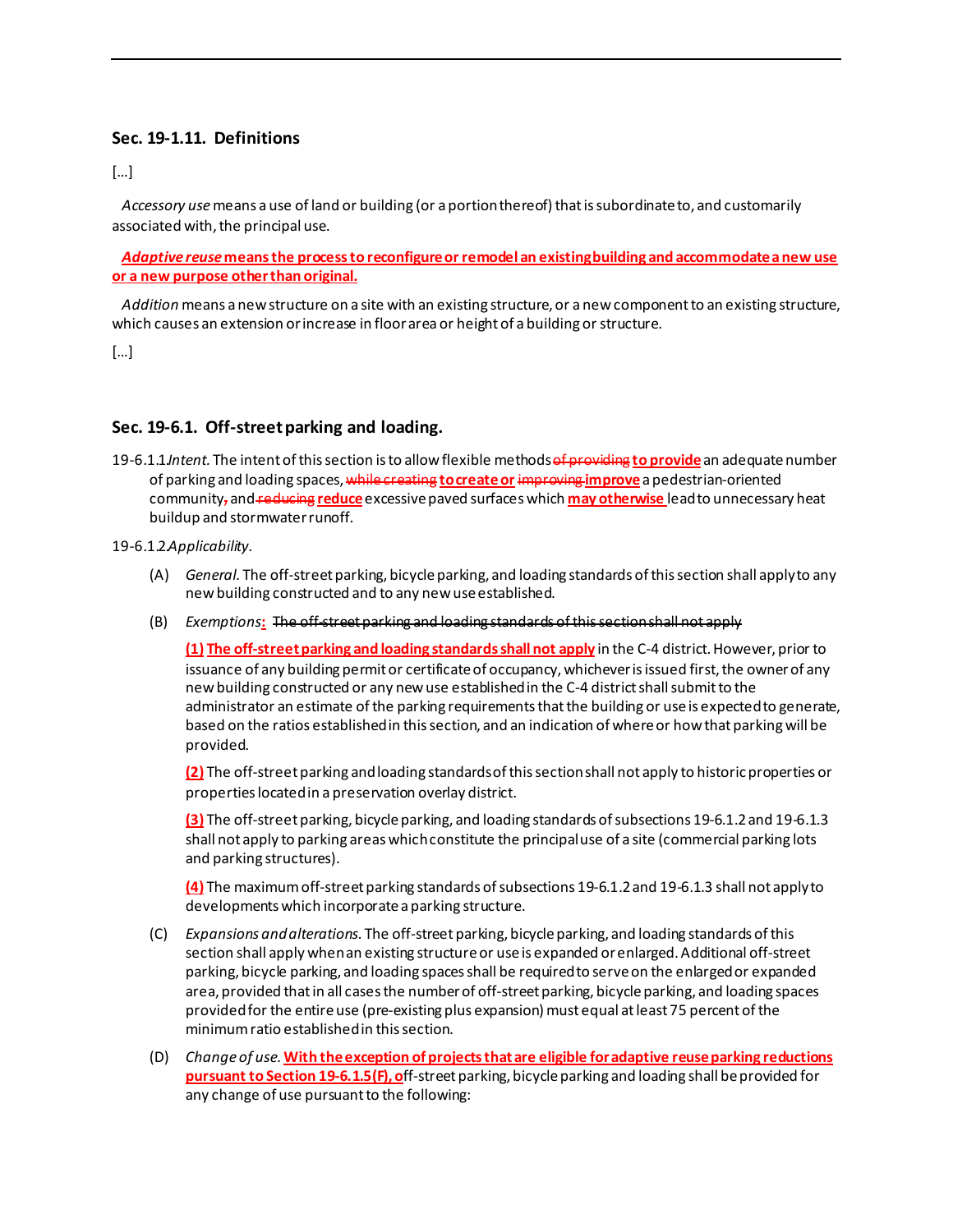- (1) If the change of use constitutes less than 50 percent of the floor area of a structure or lot accommodating one or more uses (within a five-year period), the property shall comply with the provisions of this section to the greatest extent practicable as determined by the administrator provided the off-street parking and loading requirements equal at least 75 percent of the minimum ratio established by this section and provided further that compliance can be achieved in conformance with subsection 19-9.1.1(B).
- (2) If the change of use constitutes 50 percent or more of the floor area of a structure or lot accommodating one or more uses (within a five-year period), the property shall comply with the provisions of this section to the greatest extent practicable as determined by the administrator provided the off-street parking and loading requirements equal at least 100 percent of the minimum ratio established by this section and provided further that compliance can be achieved in conformance with subsection 19-9.1.1(B).
- 19-6.1.3.*Off-street parking requirements.*

[…]

- 19-6.1.5.*Computation of parking and loading requirements.*
	- (A) *Fractions.*When measurements of the number of required spaces result in a fractional number, any fraction of less than one-half shall be rounded down to the next lower whole number and any fraction of one-half or more shall be rounded up to the next higher whole number.
	- (B) *Multiple uses.* Except as provided in subsection 19-6.1.8, lots containing more than one use must provide parking and loading in an amount equal to the total of the requirements for all uses.
	- (C) *Gross floor area.*With regard to the parking standards in this section, square footage refers to the gross floor area of a building, excluding warehouse and storage space which is accessory to the primary use. With regard to the loading standards in this section, square footage refers to the total gross floor area of a building.
	- (D) *Parking for unlisted uses.* Parking requirements for uses not specifically listed in Table 19-6.1-1 shall be determined by the administrator based on the provisions of Schedule B.
	- (E) *Reduction of automobile parking for bicycle parking.* The administrator may reduce the required number of off-street parking spaces by one automobile space for every six, or portion thereof, bicycle parking spaces provided.
	- **(F)** *Reduction of automobile parking for adaptive reuse projects.* 
		- **(1) Eligibility. To qualify for a parking reduction, adaptive reuse projects shall satisfy the following criteria:**
			- (a) The existing building(s) shall be at least twenty-five (25) years old and constructed **in accordance with building and zoning codes in effect at the time of construction; and**
			- **(b) A minimum of 50% of the total building area shall be converted to a land use category other than the land use categoryfor which the building was originally designed, pursuant to Table 19-4.1-2,** *Table of Uses.*
		- **(2) Parking Reduction.** 
			- **(a) The minimum number of parking spaces required per Table 19-6.1-1 may be reduced by 25% for eligible adaptive reuse projects. Where a mix of uses is proposed, the 25% reduction shall be applied to the minimum parking requirement for each individual land use type.**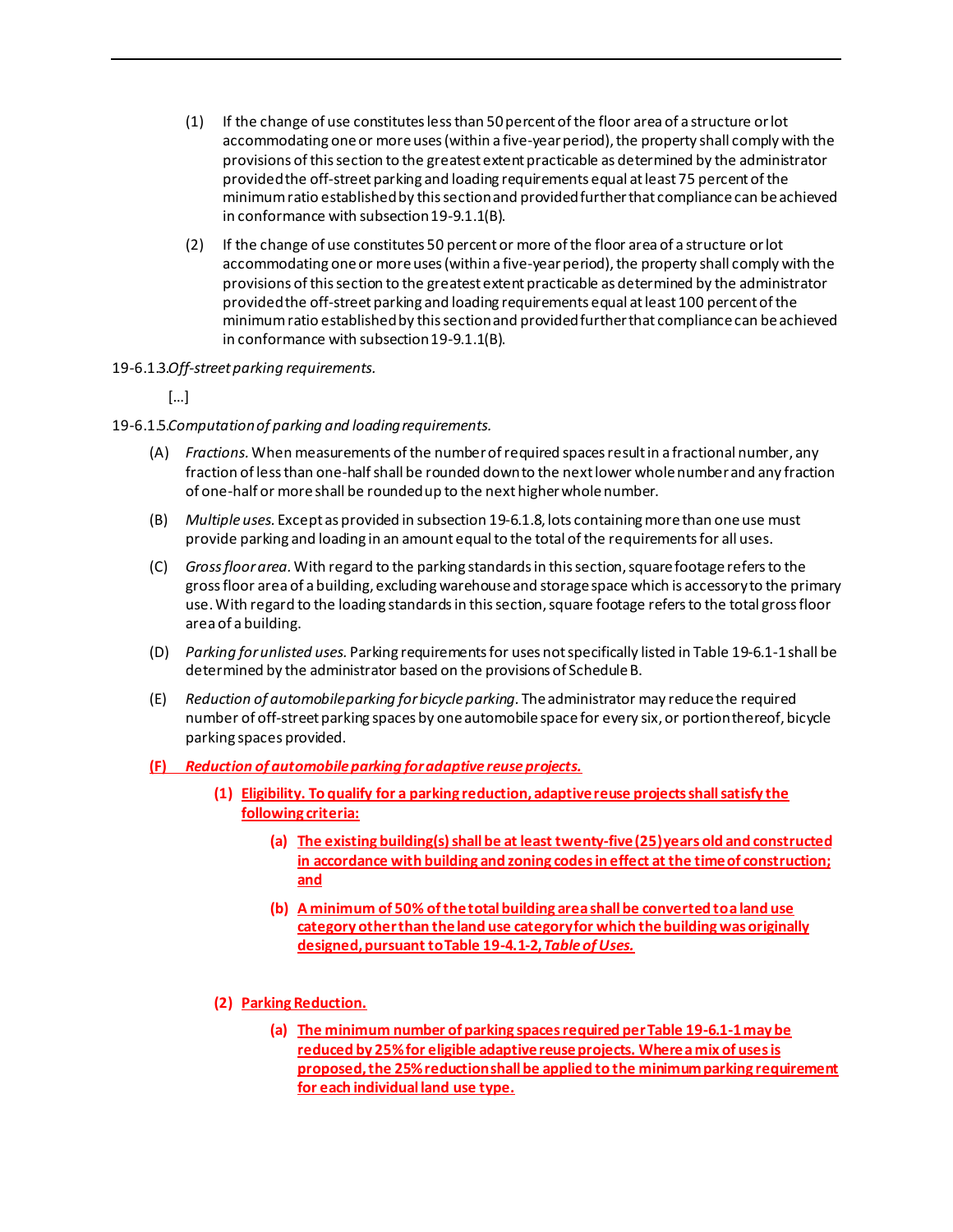- **(b) Maximum parking space allowances shall remain applicable to eligible adaptive reuse projects pursuant to Table 19-6.1-1,** *Off-Street Parking Requirements.*
- **(c) Shared parking arrangements are encouraged for adaptive reuse projects pursuant to Section 19-6.1.9(A).Shared parking studies for eligible adaptive reuse projects may apply the 25% reductionoffered under this sub-section to determine minimum parking requirements for each individual land use type.**
- **(d) Expansions/additionsto the floor area of abuilding(s) associated with an eligible adaptive reuse project shall comply with the minimum parking requirements of Table 19-6.1-1 and shall not be included within the 25% minimum parking reduction.**
- […]
- 19-6.1.9.*Parking alternatives.* The administrator may approve alternatives to providing the number of off-street parking spaces required by subsection 19-6.1.3, in accordance with the following standards:
	- (A) *Shared parking.* The administrator may approve shared parking facilities for developments or uses with different operating hours or different peak business periods if the shared parking complies with all of the following standards:
		- (1) *Location.* If located off-site, the shared parking spaces must be located within 600 feet of the primary entrance of all uses served, unless remote parking shuttle bus service is provided.
		- (2) *Shared parking study.*A shared parking study that clearly demonstrates the feasibility of shared parking shall be submitted to the administrator. The study must be provided in a form established by the administrator. It must address, at a minimum, the size and type of the proposed development, the composition of tenants, the anticipated rate of parking turnover, and the anticipated peak parking and traffic loads for all uses that will be sharing off-street parking spaces. Use of data provided in Table 19-6.1-7 may be accepted as a shared parking study.

| Table 19-6.1-7: Shared Parking Demand by Land Use and Time of Day |               |                |                 |                |             |
|-------------------------------------------------------------------|---------------|----------------|-----------------|----------------|-------------|
| (Percentages are based on minimum parking requirements)           |               |                |                 |                |             |
| Land use                                                          | Weekday       |                | Weekend         |                | Nighttime   |
|                                                                   | Daytime (6:00 | Evening (5     | Daytime (6:00   | Evening (5:00  | (12:00)     |
|                                                                   | $a.m. - 5:00$ | $p.m. - 12:00$ | $a.m. - 5 p.m.$ | $p.m. - 12:00$ | $mid$ -6:00 |
|                                                                   | p.m.          | midnight)      |                 | midnight)      | a.m.        |
| Office                                                            | 100%          | 10%            | 10%             | 5%             | 5%          |
| Retail                                                            | 60%           | 90%            | 100%            | 70%            | 5%          |
| Residential                                                       | 30%           | 90%            | 80%             | 90%            | 100%        |
| Restaurant                                                        | 50%           | 100%           | 100%            | 100%           | 10%         |
| Hotel/motel                                                       | 75%           | 100%           | 75%             | 100%           | 75%         |
| Entertainment                                                     | 40%           | 100%           | 80%             | 100%           | 10%         |
| Religious                                                         | 10%           | 30%            | 100%            | 30%            | 5%          |
| institution                                                       |               |                |                 |                |             |

To use Table 19-6.1-7:

1) Determine the minimum parking requirements in accordance with Table 19-6.1-1 for each land use as if it is a separate use. **Per Section 19-6.1.5(F), eligible adaptive reuse projects may apply a parking reduction for** 

**each individual land use type for the purpose of determining minimum parking requirements.** 2) Multiply each amount by the corresponding percentages for each of the five time periods.

3) Calculate the total for each time period.